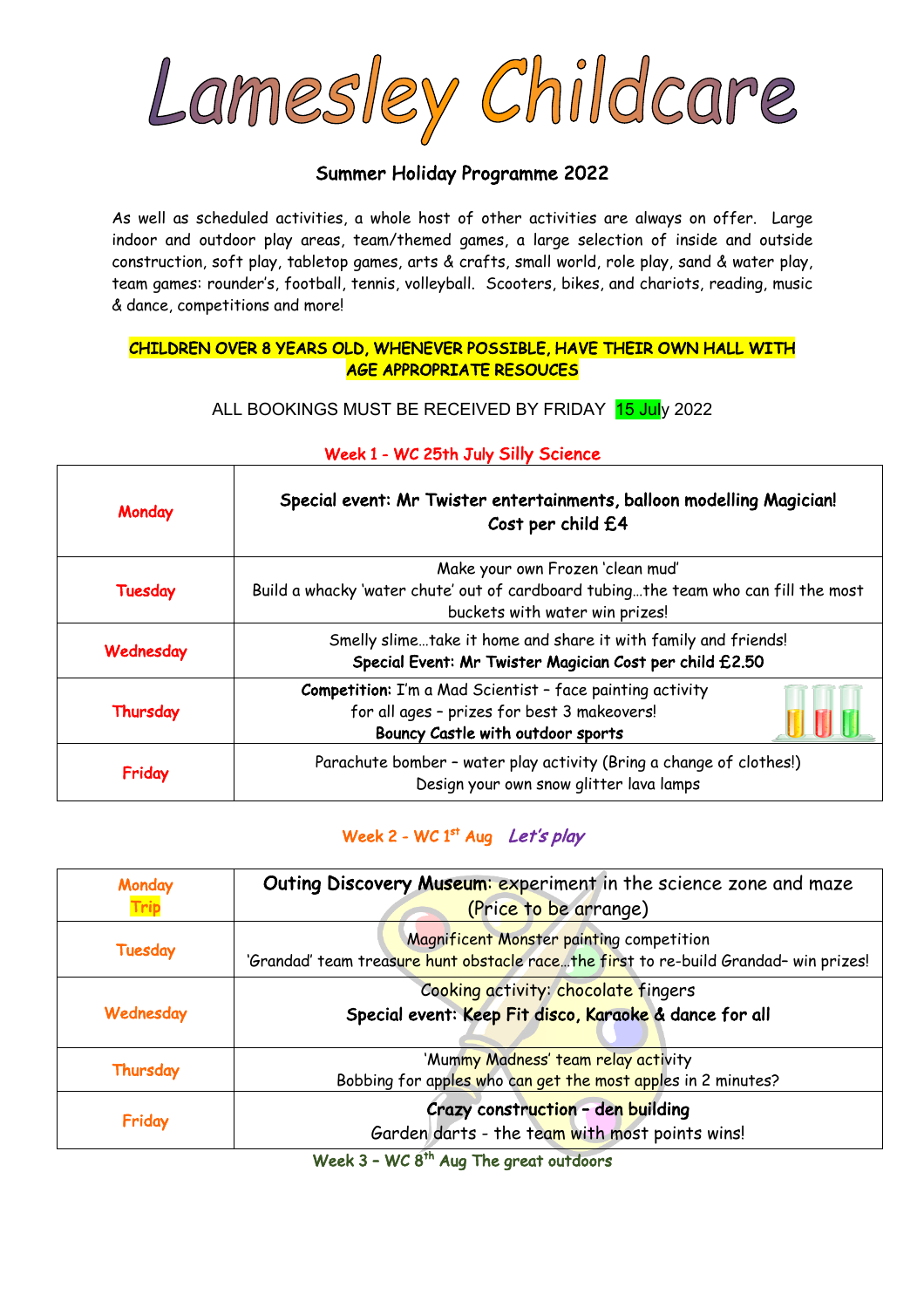| Monday           | Balloon modelling - best animal model win prizes!<br>Beat the clock - how many goals can you score                                          |
|------------------|---------------------------------------------------------------------------------------------------------------------------------------------|
| Tuesday          | Ten Pin Bowling competition - win prizes!<br>Gun fight at the OK corral - water pistols at 20 paces!! - bring your water pistol &<br>towel! |
| Wednesday        | Special event cooking activity - make your own vegetable burrito<br>Paint by numbers - art activity                                         |
| Thursday<br>Trip | Outing: Bill Quay Farm, Gateshead & picnic lunch<br>(Price to be arranged)                                                                  |
| Friday           | 'Cow pie golf' - team sport activity<br>Outdoor sports with Sand & water play                                                               |

# Week 4 - WC 15<sup>th</sup> Aug Get Active!

| Monday                 | Crazy golf - design a crazy golf course - (on-going activity throughout the week) and<br>play golf with your pals<br>Parachute bomber - water play activity - bring a towel |
|------------------------|-----------------------------------------------------------------------------------------------------------------------------------------------------------------------------|
| <b>Tuesday</b><br>Trip | Outing: Saltwell Park, Gateshead - for a day of sporting fun & picnic<br>(Price to be arranged)                                                                             |
| Wednesday              | Cheerleading - shake those pompoms! - fun art $\&$ craft activity<br>Limber up Circuit training and football shootout                                                       |
| Thursday               | Bouncy Castle - keep fit while having fun<br>Create a 'whacky' relay racecourse for an afternoon of summer fun! Bring a<br>towel, there is bound to be water!               |
| Friday                 | 'Fill the bucket' - team water chute activity. Bring a towel!<br>Sports Day - silly races with fun prizes and much more!                                                    |

## Week 5 – WC 22nd Aug **Sea life!**

| Monday         | Plaster casting - creatures of the sea<br>Team activity: build a raft or boat from tubing, plastic bottles etc. the best 3 that<br>can float - win prizes                                |
|----------------|------------------------------------------------------------------------------------------------------------------------------------------------------------------------------------------|
| <b>Tuesday</b> | Design and build your own lighthouse - large art junk modelling activity<br>Water bomb battle - bring a towel!                                                                           |
| Wednesday      | Art & craft activity: Make a sea urchin model<br>Soft play obstacle course                                                                                                               |
| Thursday       | Sandcastle competition - (bring a towel), with prizes for the best group or individual<br>design<br>Water fun with paddling pools, sand & water play - get those 'cossies' at the ready! |
| Friday         | Jelly fish hanging lanterns - art activity<br>Bouncy castle with outdoor sports                                                                                                          |